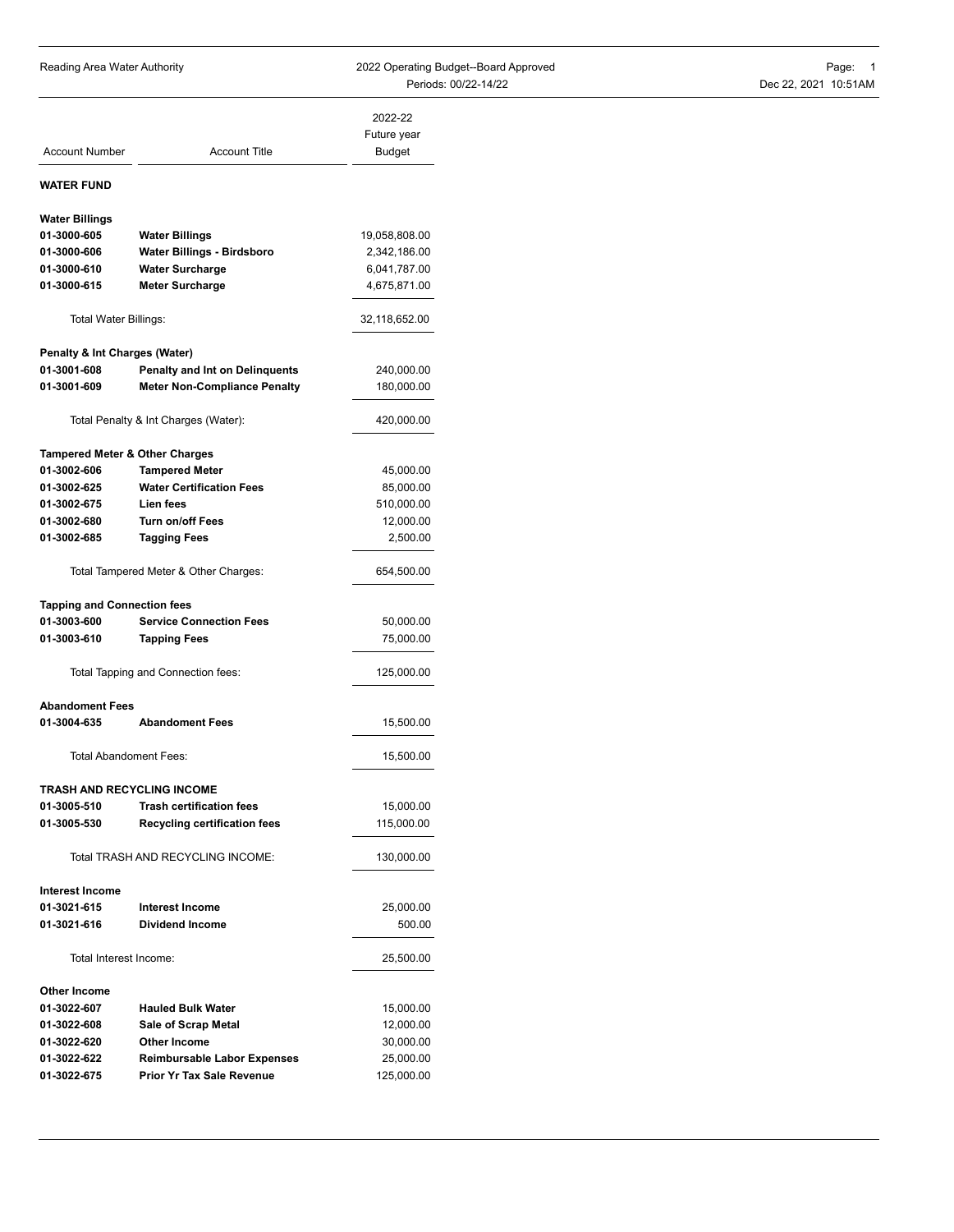Reading Area Water Authority **Contains the COST Area Contains Contains Budget--Board Approved** Page: 2 Periods: 00/22-14/22 Dec 22, 2021 10:51AM

| <b>Account Number</b>      | <b>Account Title</b>                              | 2022-22<br>Future year<br><b>Budget</b> |
|----------------------------|---------------------------------------------------|-----------------------------------------|
| Total Other Income:        |                                                   | 207,000.00                              |
| Administration             |                                                   |                                         |
| 01-4581-001                | <b>Salaries</b>                                   | 850,726.00                              |
| 01-4581-006                | Overtime                                          | 200.00                                  |
| 01-4581-216                | <b>Contracted Services</b>                        | 100,000.00                              |
| 01-4581-229                | Cost/Liens/Etc                                    | 120,000.00                              |
| 01-4581-307                | <b>Conferences/Training</b>                       | 1,500.00                                |
| 01-4581-313                | <b>Hardship Expense Allowance</b>                 | 75,000.00                               |
| 01-4581-315                | <b>Cable/Internet Expense</b>                     | 4,500.00                                |
| 01-4581-317                | <b>Natural Gas/Propane</b>                        | 3,000.00                                |
| 01-4581-318                | <b>Electric</b>                                   | 7,000.00                                |
| 01-4581-320                | Telephone                                         | 20,000.00                               |
| 01-4581-500                | Vehicle expense                                   | 250.00                                  |
| 01-4581-501                | <b>Gas/Diesel Fuel</b>                            | 1,000.00                                |
| 01-4581-504                | <b>Uniforms</b>                                   | 15,000.00                               |
| 01-4581-509                | Postage                                           | 7,500.00                                |
| 01-4581-705                | <b>Food/Entertainment</b>                         | 7,500.00                                |
| 01-4581-710                | <b>Payroll Processing Fees</b>                    | 13,000.00                               |
| 01-4581-711                | <b>Background Check Fees</b>                      | 450.00                                  |
| 01-4581-712                | <b>Pacer Fees</b>                                 | 50.00                                   |
| 01-4581-713                | <b>Bond Administrative Fees</b>                   | 8,000.00                                |
| 01-4581-720                | <b>Legal Fees</b>                                 | 95,000.00                               |
| 01-4581-728                | <b>Billing Fees (Admin Only)</b>                  | 430,000.00                              |
| 01-4581-731                | <b>Collection Expense</b>                         | 130,000.00                              |
| 01-4581-737                | <b>Leased Land Rights Amortztn</b>                | 34,095.00                               |
| 01-4581-740                | <b>Engineering Fees</b>                           | 100,000.00                              |
| 01-4581-743                | <b>Professional Services</b>                      | 37,500.00                               |
| 01-4581-744                | <b>Special Counsel</b>                            | 500,000.00                              |
| 01-4581-746                | <b>Safety Comm Expense</b>                        | 5,000.00                                |
| 01-4581-760                | Insurance-Umbrella/Auto/Life                      | 100,716.00                              |
| 01-4581-761                | <b>Worker's Compensation</b>                      | 19,209.00                               |
| 01-4581-762                | <b>License &amp; Certifications</b>               | 150.00                                  |
| 01-4581-772                | <b>Advertising/Marketing</b>                      | 1,500.00                                |
| 01-4581-773                | <b>Communications/PR</b>                          | 20,000.00                               |
| 01-4581-775                | <b>Bank Charges</b>                               | 75,000.00                               |
| 01-4581-777<br>01-4581-785 | <b>Electronic Processing Fees</b>                 | 325,000.00                              |
| 01-4581-786                | <b>Office Supplies</b><br><b>Bad Debt Expense</b> | 20,000.00                               |
| 01-4581-790                | <b>Repairs/Maint</b>                              | 250,000.00<br>2,500.00                  |
| 01-4581-795                | <b>Miscellaneous Expense</b>                      | 500.00                                  |
| 01-4581-797                | <b>Source Water Prot</b>                          | 32,000.00                               |
| 01-4581-800                | <b>Annual Fees &amp; Memberships</b>              | 60,000.00                               |
| 01-4581-801                | <b>Dues and Subscriptions</b>                     | 10,000.00                               |
| 01-4581-806                | <b>Letter of Credit Fees</b>                      | 21,000.00                               |
| 01-4581-810                | <b>Computers/Software &amp; Supplies</b>          | 218,400.00                              |
| 01-4581-815                | <b>Leased Machinery &amp; Equipment</b>           | 5,000.00                                |
| 01-4581-901                | Pension                                           | 78,000.00                               |
| 01-4581-902                | <b>C125H Health Costs</b>                         | 223,097.00                              |
| 01-4581-913                | <b>Payroll Taxes</b>                              | 100,000.00                              |
|                            |                                                   |                                         |
| Total Administration:      |                                                   | 4,128,343.00                            |
| <b>City of Reading</b>     |                                                   |                                         |
| 01-4582-735                | <b>Lease Payments - COR</b>                       | 10,916,499.00                           |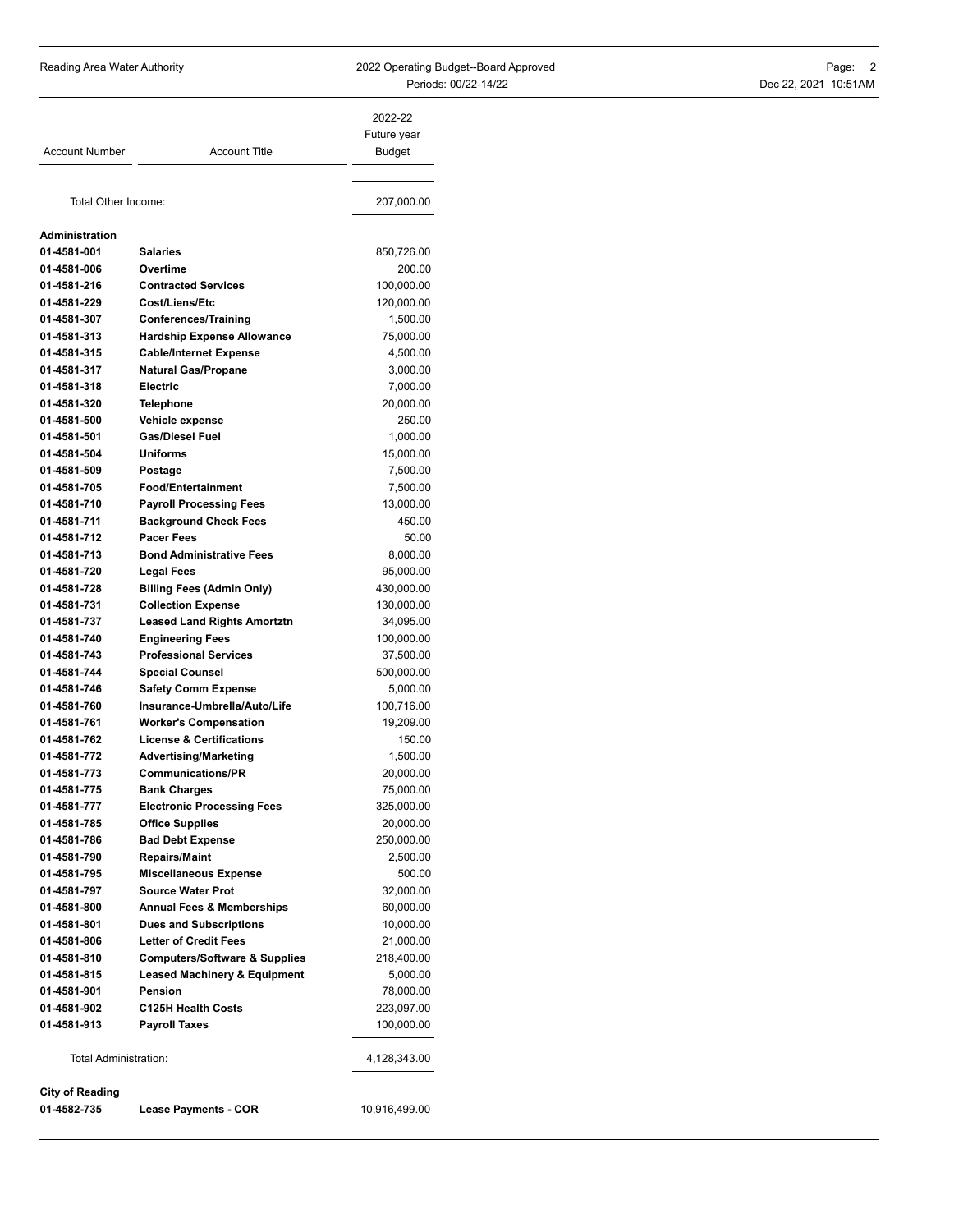Reading Area Water Authority **Contains the COST Area Contains Contains Budget--Board Approved** Page: 3 Periods: 00/22-14/22 Dec 22, 2021 10:51AM

| <b>Account Number</b>          | <b>Account Title</b>                     | 2022-22<br>Future year<br>Budget |
|--------------------------------|------------------------------------------|----------------------------------|
| 01-4582-736                    | <b>Current Meter Surcharge</b>           | 1,700,000.00                     |
| 01-4582-737                    | <b>Lease Pmt - Additional</b>            | 500,000.00                       |
| Total City of Reading:         |                                          | 13,116,499.00                    |
| <b>Water Collection</b>        |                                          |                                  |
| 01-4583-001                    | <b>Salaries</b>                          | 574,027.00                       |
| 01-4583-006                    | Overtime                                 | 4,500.00                         |
| 01-4583-100                    | <b>Heating Oil/Natural Gas</b>           | 15,000.00                        |
| 01-4583-101                    | <b>Light and Power</b>                   | 6,000.00                         |
| 01-4583-104                    | <b>Telephone</b>                         | 5,500.00                         |
| 01-4583-216                    | <b>Contracted Services</b>               | 15,000.00                        |
| 01-4583-307                    | <b>Conference/Training</b>               | 500.00                           |
| 01-4583-315                    | <b>Cable/Internet Expense</b>            | 2,500.00                         |
| 01-4583-406                    | <b>General Repairs</b>                   | 15,000.00                        |
| 01-4583-500                    | <b>Vehicle Supplies/Repairs</b>          | 30,000.00                        |
| 01-4583-501                    | <b>Gas/Diesel Fuel</b>                   | 35,000.00                        |
| 01-4583-509                    | Postage                                  | 150.00                           |
| 01-4583-510                    | <b>General Plant Supplies</b>            | 15,000.00                        |
| 01-4583-515                    | <b>Sewer/Septic Fees</b>                 | 250.00                           |
| 01-4583-523                    | <b>Testing/Sample Fees</b>               | 250.00                           |
| 01-4583-525                    | <b>Minor Capital Equipment</b>           | 1,000.00                         |
| 01-4583-705                    | <b>Food &amp; Entertainment</b>          | 1,200.00                         |
| 01-4583-760                    | Insurance-Umbrella/Auto/Life             |                                  |
|                                |                                          | 3,479.00                         |
| 01-4583-761                    | <b>Worker's Compensation</b>             | 16,465.00                        |
| 01-4583-762                    | <b>License &amp; Certifications</b>      | 100.00                           |
| 01-4583-772                    | <b>Advertising/Marketing</b>             | 150.00                           |
| 01-4583-785                    | <b>Office Supplies</b>                   | 1,000.00                         |
| 01-4583-791                    | <b>Permits</b>                           | 10,000.00                        |
| 01-4583-795                    | <b>Annual Fees &amp; Memberships</b>     | 150.00                           |
| 01-4583-796                    | <b>Computers/Software &amp; Supplies</b> | 1,500.00                         |
| 01-4583-797                    | <b>Source Water Prot</b>                 | 50,000.00                        |
| 01-4583-800                    | <b>Land/Land Improvements</b>            | 30,000.00                        |
| 01-4583-815                    | <b>Leased Machinery &amp; Equipment</b>  | 750.00                           |
| 01-4583-901                    | <b>Pension</b>                           | 8,600.00                         |
| 01-4583-902                    | C125H Health Costs                       | 167,323.00                       |
| 01-4583-913                    | <b>Payroll Taxes</b>                     | 45,000.00                        |
| <b>Total Water Collection:</b> |                                          | 1,055,394.00                     |
| <b>Water Purification</b>      |                                          |                                  |
| 01-4584-001                    | <b>Salaries</b>                          | 1,224,478.00                     |
| 01-4584-002                    | <b>Salaries - Laboratory</b>             | 206,320.00                       |
| 01-4584-003                    | <b>Salaries - Centrifuge</b>             | 119,462.00                       |
| 01-4584-006                    | Overtime                                 | 80,000.00                        |
| 01-4584-008                    | <b>Overtime - Laboratory</b>             | 20,000.00                        |
| 01-4584-009                    | <b>Overtime - Centrifuge</b>             | 10,000.00                        |
| 01-4584-100                    | <b>Heating Oil/Natural Gas</b>           | 80,000.00                        |
| 01-4584-101                    | <b>Light and Power</b>                   | 400,000.00                       |
| 01-4584-104                    | <b>Telephone</b>                         | 15,000.00                        |
| 01-4584-216                    | <b>Contracted Services</b>               | 125,000.00                       |

**01-4584-220 New Installation Expense** 10,000.00 **01-4584-307 Conference/Training** 750.00 **01-4584-315 Cable/Internet Expense** 4,300.00 **01-4584-402 Maint/Repair Equip** 10,000.00 **01-4584-406 General Repairs** 150,000.00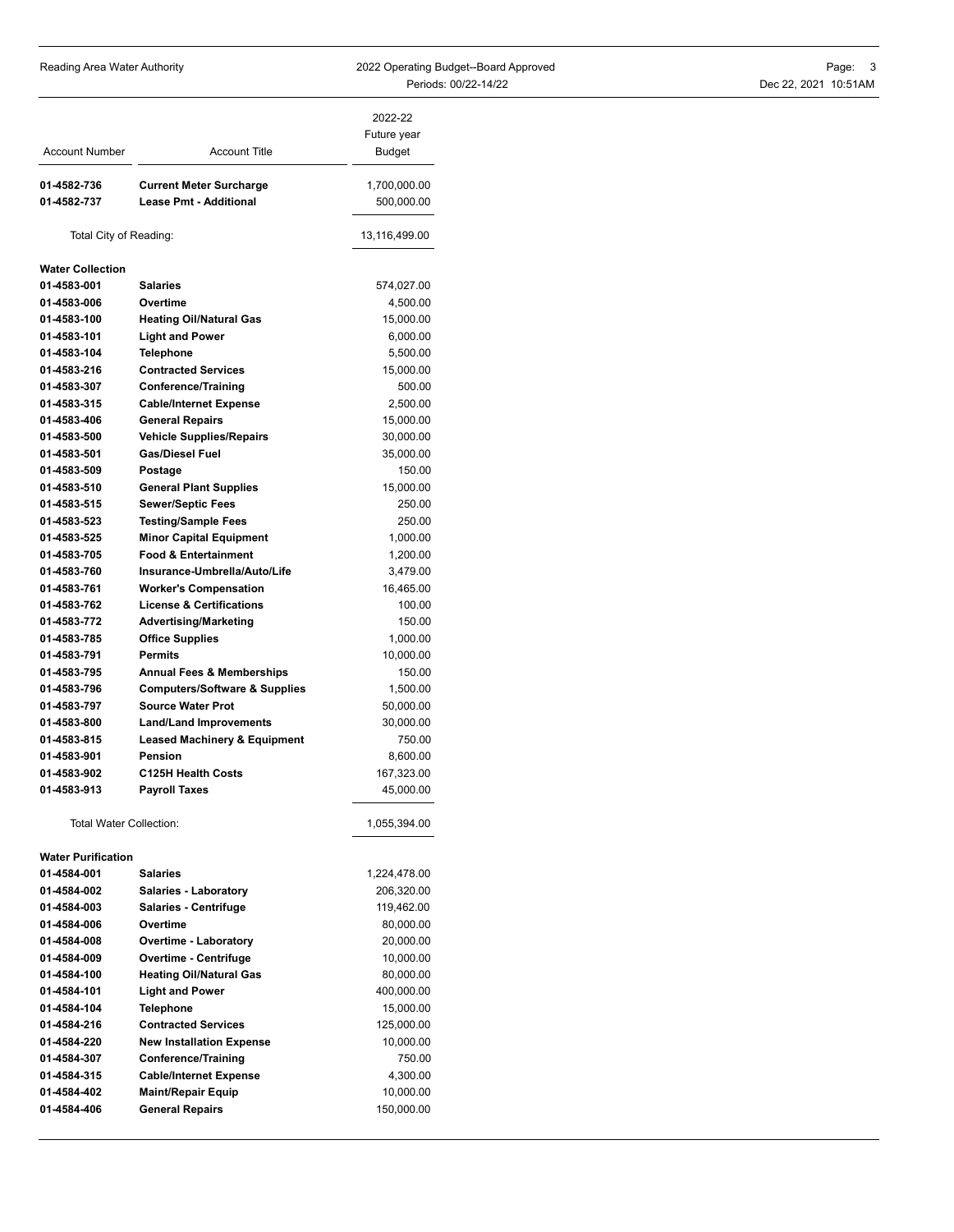| Reading Area Water Authority | 2022 Operating Budget--Board Approved | Page:                |
|------------------------------|---------------------------------------|----------------------|
|                              | Periods: 00/22-14/22                  | Dec 22, 2021 10:51AM |

| <b>Account Number</b>            | <b>Account Title</b>                                                 | 2022-22<br>Future year<br>Budget |
|----------------------------------|----------------------------------------------------------------------|----------------------------------|
| 01-4584-500                      |                                                                      | 17,000.00                        |
| 01-4584-501                      | <b>Vehicle Supplies/Repairs</b><br><b>Gas/Diesel Fuel</b>            | 25,000.00                        |
| 01-4584-509                      | Postage                                                              | 3,000.00                         |
| 01-4584-510                      | <b>General Plant Supplies</b>                                        | 40,000.00                        |
| 01-4584-511                      | <b>Cleaning/Janitorial Supplies</b>                                  | 3,000.00                         |
| 01-4584-514                      | <b>Unanticipated Infra Costs</b>                                     | 56,482.00                        |
| 01-4584-515                      | <b>Septic/Sewer Fees</b>                                             | 15,000.00                        |
| 01-4584-520                      | <b>Sludge Handling/Testing</b>                                       | 100,000.00                       |
| 01-4584-521                      | <b>Instrument/Testing Supplies</b>                                   | 145,000.00                       |
| 01-4584-523                      | <b>Testing/Sample Fees</b>                                           | 25,000.00                        |
| 01-4584-525                      | <b>Minor Capital Equipment</b>                                       | 6,000.00                         |
| 01-4584-552                      | Aqua Ammonia                                                         | 23,000.00                        |
| 01-4584-553                      | AS 3098 Poly - Alum/Delta Floc                                       | 400,000.00                       |
| 01-4584-554                      | <b>Activated Carbon</b>                                              | 155,000.00                       |
| 01-4584-555                      | Chlorine - 2000 lb                                                   | 340,000.00                       |
| 01-4584-556                      | Chlorine - 150 lb                                                    | 5,250.00                         |
| 01-4584-558                      | <b>Cationic Polymer Flocculant</b>                                   | 43,500.00                        |
| 01-4584-560                      | Sodium Bisulfate                                                     | 25,000.00                        |
| 01-4584-561                      | Sodium Hydroxide - Caustic                                           | 101,000.00                       |
| 01-4584-562                      | Sodium Hypochlorite                                                  | 10,883.00                        |
| 01-4584-563                      | Sodium Permanganate                                                  | 155,500.00                       |
| 01-4584-564                      | Potassium Permanganate                                               | 49,750.00                        |
| 01-4584-565                      | <b>Sodium Phosphate</b>                                              | 135,627.00                       |
| 01-4584-566                      | Sodium Silicofluoride                                                | 37,500.00                        |
| 01-4584-567                      | Zinc Orthophosphate                                                  | 49,931.00                        |
| 01-4584-705                      | <b>Food &amp; Entertainment</b>                                      | 1,500.00                         |
| 01-4584-760                      | Insurance-Umbrella/Auto/Life                                         | 8,698.00                         |
| 01-4584-761<br>01-4584-762       | <b>Worker's Compensation</b><br><b>Licenses &amp; Certifications</b> | 39,791.00                        |
| 01-4584-772                      | <b>Advertising/Marketing</b>                                         | 1,500.00<br>750.00               |
| 01-4584-785                      | <b>Office Supplies</b>                                               | 5,000.00                         |
| 01-4584-791                      | Permits, Fees, Certs                                                 | 5,000.00                         |
| 01-4584-795                      | <b>Annual Fees &amp; Memberships</b>                                 | 10,000.00                        |
| 01-4584-796                      | <b>Computers/Software &amp; Supplies</b>                             | 10,000.00                        |
| 01-4584-797                      | <b>Source Water Prot./Penalt</b>                                     | 500.00                           |
| 01-4584-801                      | <b>Dues &amp; Subscriptions</b>                                      | 500.00                           |
| 01-4584-815                      | <b>Leased Machinery &amp; Equipment</b>                              | 1,150.00                         |
| 01-4584-901                      | Pension                                                              | 28,000.00                        |
| 01-4584-902                      | C125H Health Costs                                                   | 442,737.00                       |
| 01-4584-913                      | <b>Payroll Taxes</b>                                                 | 115,000.00                       |
| <b>Total Water Purification:</b> |                                                                      | 5,092,859.00                     |
| <b>Water Engineering</b>         |                                                                      |                                  |
| 01-4585-001                      | <b>Salaries</b>                                                      | 344,262.00                       |
| 01-4585-007                      | <b>Compensated Absences - Eng</b>                                    | 12,000.00                        |
| 01-4585-104                      | <b>Telephone</b>                                                     | 5,000.00                         |
| 01-4585-125                      | <b>PA ONE Call</b>                                                   | 7,500.00                         |
| 01-4585-307                      | <b>Conference/Training</b>                                           | 150.00                           |
| 01-4585-500                      | <b>Vehicle Supplies/Repairs</b>                                      | 5,000.00                         |
| 01-4585-501                      | <b>Gas/Diesel Fuel</b>                                               | 7,000.00                         |
| 01-4585-509                      | Postage                                                              | 500.00                           |
| 01-4585-510                      | <b>General Plant Supplies</b>                                        | 3,500.00                         |
| 01-4585-705                      | <b>Food/Entertainment</b>                                            | 100.00                           |
| 01-4585-760                      | Insurance-Umbrella/Auto/Life                                         | 2,088.00                         |
| 01-4585-761                      | <b>Worker's Compensation</b>                                         | 10,977.00                        |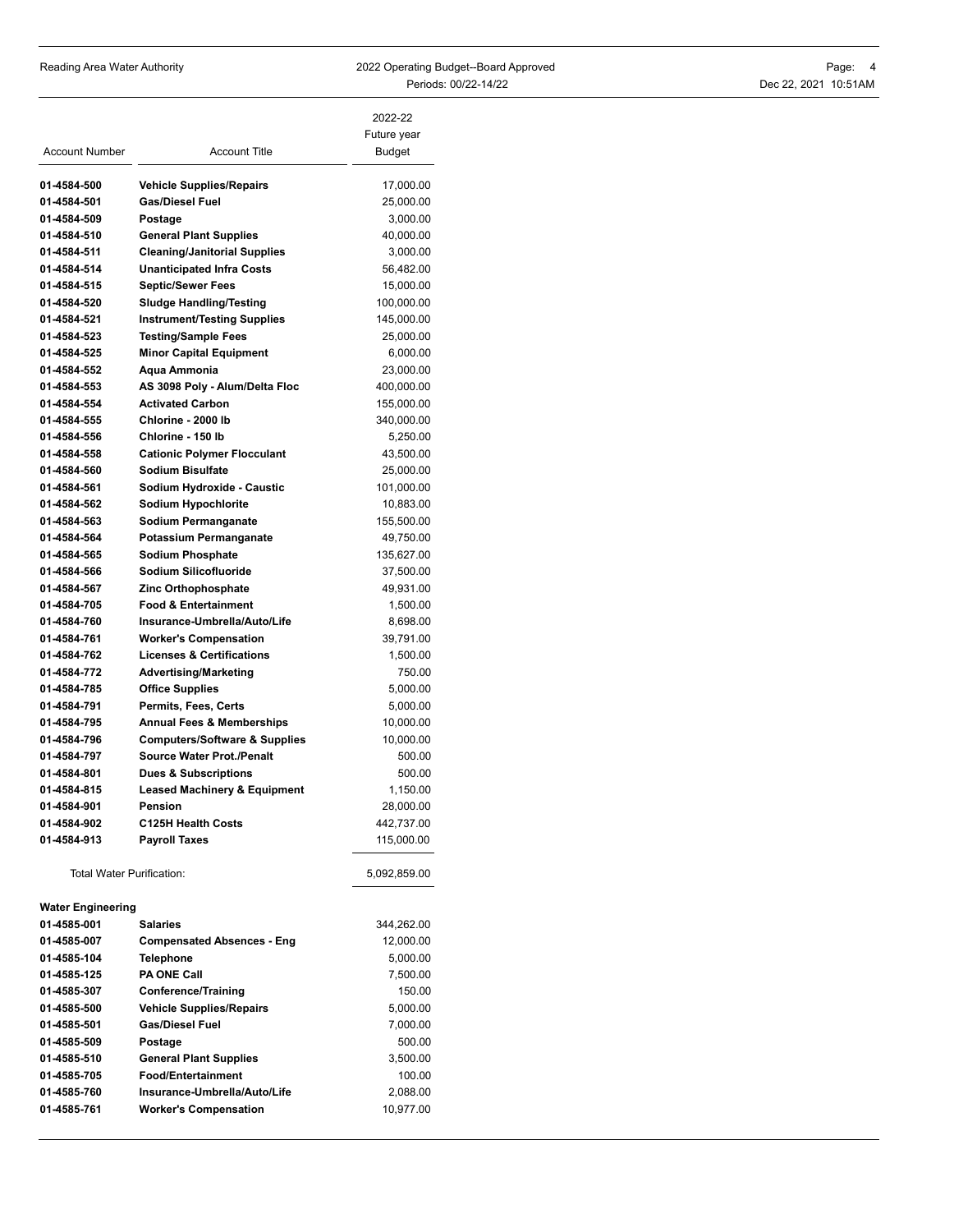Reading Area Water Authority **Contains the COST Area Contained A**pproved Page: 5 Periods: 00/22-14/22 Dec 22, 2021 10:51AM

| <b>Account Number</b>       | <b>Account Title</b>                                                    | 2022-22<br>Future year<br>Budget |
|-----------------------------|-------------------------------------------------------------------------|----------------------------------|
| 01-4585-785                 | <b>Office Supplies</b>                                                  | 1,500.00                         |
| 01-4585-791                 | Permits & Fees                                                          | 14,000.00                        |
| 01-4585-793                 | <b>Annual Fees &amp; Memberships</b>                                    | 200.00                           |
| 01-4585-796                 | <b>Computers/Software &amp; Supplies</b>                                | 4,500.00                         |
| 01-4585-815                 | <b>Leased Machinery &amp; Equipment</b>                                 | 350.00                           |
| 01-4585-901                 | <b>Pension</b>                                                          | 6,000.00                         |
| 01-4585-902                 | <b>C125H Health Costs</b>                                               | 85,091.00                        |
| 01-4585-913                 | <b>Payroll Taxes</b>                                                    | 25,500.00                        |
| Total Water Engineering:    |                                                                         | 535,218.00                       |
| <b>Water - Distribution</b> |                                                                         |                                  |
| 01-4586-001                 | <b>Salaries</b>                                                         | 1,252,744.00                     |
| 01-4586-006                 | Overtime                                                                | 95,000.00                        |
| 01-4586-100                 | <b>Heating Oil/Natural Gas</b>                                          | 30,000.00                        |
| 01-4586-101                 | <b>Light and Power</b>                                                  | 75,000.00                        |
| 01-4586-104                 | <b>Telephone</b>                                                        | 24,500.00                        |
| 01-4586-107                 | <b>Water Pipe</b>                                                       | 10,000.00                        |
| 01-4586-108                 | Valves                                                                  | 30,000.00                        |
| 01-4586-111                 | Fire Hydrant                                                            | 45,000.00                        |
| 01-4586-113                 | <b>Fittings, Couplings &amp; Clamps</b>                                 | 40,000.00                        |
| 01-4586-115                 | <b>Copper Services</b>                                                  | 25,000.00                        |
| 01-4586-116                 | Lead & Copper Progam Costs                                              | 5,000.00                         |
| 01-4586-117                 | <b>Ductile Iron Services</b>                                            | 30,000.00                        |
| 01-4586-118                 | <b>Stone Backfill</b>                                                   | 25,000.00                        |
| 01-4586-119                 | <b>Pavement Restoration</b>                                             | 100,000.00                       |
| 01-4586-120                 | <b>Curb &amp; Sidewalk Restoration</b>                                  | 5,000.00                         |
| 01-4586-121                 | <b>Meter Pit and Vault</b>                                              | 1,000.00                         |
| 01-4586-216                 | <b>Contracted Services</b>                                              | 15,000.00                        |
| 01-4586-307                 | <b>Conference/Training</b>                                              | 3,000.00                         |
| 01-4586-400                 | <b>Maintenance Communications</b>                                       | 500.00                           |
| 01-4586-402                 | <b>Maintenance/ Repair Equipment</b>                                    | 13,000.00                        |
| 01-4586-406                 | <b>General Repairs</b>                                                  | 2,500.00                         |
| 01-4586-500                 | <b>Vehicle Supplies/Repairs</b>                                         | 50,000.00                        |
| 01-4586-501                 | <b>Gas/Diesel Fuel</b>                                                  | 39,905.00                        |
| 01-4586-509                 | Postage                                                                 | 150.00                           |
| 01-4586-510                 | <b>General Plant Supplies</b>                                           | 50,000.00                        |
| 01-4586-515                 |                                                                         |                                  |
| 01-4586-520                 | <b>Cleaning/Janitorial Supplies</b><br><b>Unanticipated Infra Costs</b> | 2,500.00                         |
| 01-4586-705                 | Food/Entertainment                                                      | 235,898.00                       |
|                             |                                                                         | 5,000.00                         |
| 01-4586-760                 | Insurance-Umbrella/Auto/Life                                            | 6,610.00                         |
| 01-4586-761                 | <b>Worker's Compensation</b>                                            | 42,535.00                        |
| 01-4586-762                 | <b>License &amp; Certifications</b>                                     | 300.00                           |
| 01-4586-772                 | <b>Advertising/Marketing</b>                                            | 2,500.00                         |
| 01-4586-785                 | <b>Office Supplies</b>                                                  | 4,000.00                         |
| 01-4586-791                 | <b>Permits &amp; Fees</b>                                               | 2,000.00                         |
| 01-4586-793                 | <b>Annual Fees &amp; Memberships</b>                                    | 1,500.00                         |
| 01-4586-796                 | <b>Computers/Software &amp; Supplies</b>                                | 3,000.00                         |
| 01-4586-815                 | <b>Leased Machinery &amp; Equipment</b>                                 | 500.00                           |
| 01-4586-901                 | <b>Pension</b>                                                          | 15,000.00                        |
| 01-4586-902                 | <b>C125H Health Costs</b>                                               | 403,648.00                       |
| 01-4586-913                 | <b>Payroll Taxes</b>                                                    | 100,000.00                       |
| Total Water - Distribution: |                                                                         | 2,792,290.00                     |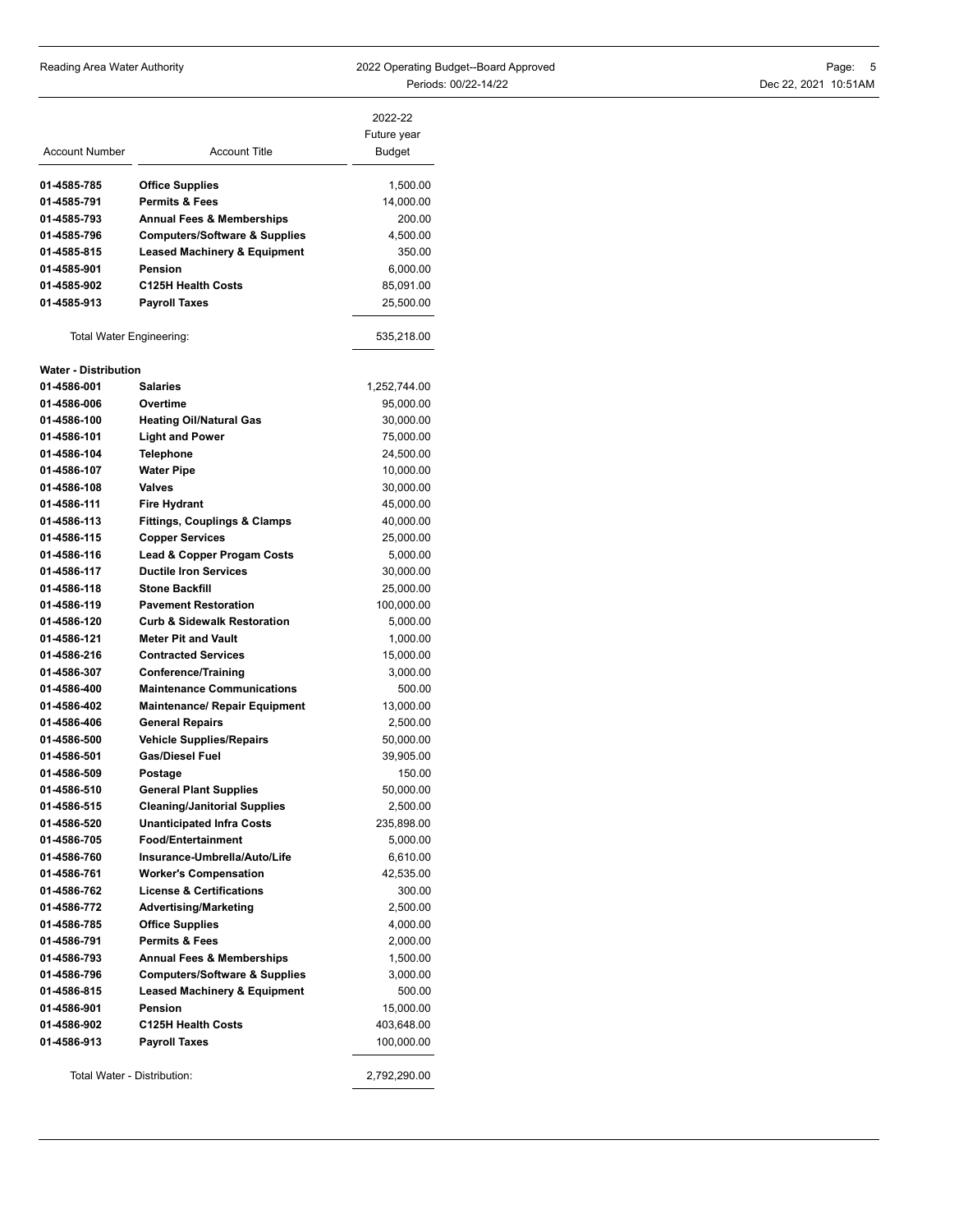Reading Area Water Authority **2022 Operating Budget--Board Approved** Periods: 00/22-14/22

|                      | Page: 6 |  |
|----------------------|---------|--|
| Dec 22, 2021 10:51AM |         |  |

|                                    |                                                                 | 2022-22<br>Future year |
|------------------------------------|-----------------------------------------------------------------|------------------------|
| <b>Account Number</b>              | <b>Account Title</b>                                            | Budget                 |
|                                    |                                                                 |                        |
| North Heidelberg Twp               |                                                                 |                        |
| 01-4587-001                        | <b>Salaries - Filter Plant</b>                                  | 3,500.00               |
| 01-4587-002                        | <b>Salaries - Distr</b>                                         | 3,000.00               |
| 01-4587-003                        | Salaries - Lake                                                 | 3,000.00               |
| 01-4587-005<br>01-4587-006         | <b>Salaries - Water Meter</b><br><b>Overtime - Filter Plant</b> | 1,500.00<br>500.00     |
| 01-4587-007                        | Overtime - Distr.                                               | 500.00                 |
| 01-4587-008                        | <b>Overtime - Lake</b>                                          | 500.00                 |
| 01-4587-009                        | <b>Overtime - Water Meter</b>                                   | 50.00                  |
| 01-4587-010                        | <b>Salaries - Engineering</b>                                   | 1,500.00               |
| 01-4587-011                        | <b>Overtime - Engineering</b>                                   | 50.00                  |
| 01-4587-101                        | <b>Light and Power</b>                                          | 7,500.00               |
| 01-4587-216                        | <b>Contracted Services</b>                                      | 5,000.00               |
| 01-4587-406                        | <b>General Repairs</b>                                          | 2,100.00               |
| 01-4587-520                        | <b>Unanticipated Infrastructure</b>                             | 51,727.00              |
| 01-4587-521                        | <b>Lab/Instrument Supplies</b>                                  | 1,500.00               |
| 01-4587-523                        | <b>Testing/Sample Fees</b>                                      | 1,000.00               |
| 01-4587-568                        | <b>Sodium Hypoclorite</b>                                       | 1,000.00               |
| 01-4587-795                        | <b>Annual Fees &amp; Memberships</b>                            | 3,100.00               |
| 01-4587-913                        | <b>Payroll Taxes</b>                                            | 613.00                 |
|                                    |                                                                 |                        |
|                                    | Total North Heidelberg Twp:                                     | 87,640.00              |
| Berks Park 78 - Fire System        |                                                                 |                        |
| 01-4588-001                        | <b>Salaries - Filter Plant</b>                                  | 5,500.00               |
| 01-4588-002                        | <b>Salaries - Distr.</b>                                        | 3,000.00               |
| 01-4588-003                        | <b>Salaries - Lake</b>                                          | 3,000.00               |
| 01-4588-005                        | <b>Salaries - Water Meter</b>                                   | 1,500.00               |
| 01-4588-006                        | <b>Overtime - Filter Plant</b>                                  | 3,500.00               |
| 01-4588-007                        | Overtime - Distr.                                               | 1,500.00               |
| 01-4588-008                        | Overtime - Lake                                                 | 1,500.00               |
| 01-4588-009                        | <b>Overtime - Water Meter</b>                                   | 50.00                  |
| 01-4588-010                        | <b>Salaries - Engineering</b>                                   | 1,500.00               |
| 01-4588-011                        | <b>Overtime - Engineering</b>                                   | 50.00                  |
| 01-4588-101                        | <b>Light and Power</b>                                          | 12,500.00              |
| 01-4588-104                        | <b>Telephone BP</b>                                             | 1,600.00               |
| 01-4588-216                        | <b>Contracted Services</b>                                      | 1,500.00               |
| 01-4588-402                        | <b>Maintenance &amp; Repairs</b>                                | 53,000.00              |
| 01-4588-406                        | <b>General Repairs</b>                                          | 300.00                 |
| 01-4588-501                        | Gas / Diesel                                                    | 5,000.00               |
| 01-4588-510                        | <b>General Plant Supplies</b>                                   | 150.00                 |
| 01-4588-520                        | <b>Unanticipated Infra. Costs</b>                               | 51,693.00              |
| 01-4588-802                        | <b>Machinery &amp; Equipment</b>                                | 4,000.00               |
| 01-4588-913                        | <b>Payroll Taxes</b>                                            | 996.00                 |
| Total Berks Park 78 - Fire System: |                                                                 | 151,839.00             |
| Berks Park 78 - Domestic Sys       |                                                                 |                        |
| 01-4589-101                        | <b>Light and Power</b>                                          | 2,500.00               |
| 01-4589-216                        | <b>Contracted Services</b>                                      | 3,000.00               |
| 01-4589-402                        | Maintenance                                                     | 5,500.00               |
| 01-4589-406                        | <b>General Repairs</b>                                          | 1,200.00               |
| 01-4589-521                        | Lab & Instrument Supplies                                       | 1,500.00               |
| 01-4589-523                        | <b>Testing/Sample Fees</b>                                      | 1,500.00               |
| 01-4589-556                        | <b>Chlorine</b>                                                 | 500.00                 |
| 01-4589-557                        | CO <sub>2</sub>                                                 | 7,000.00               |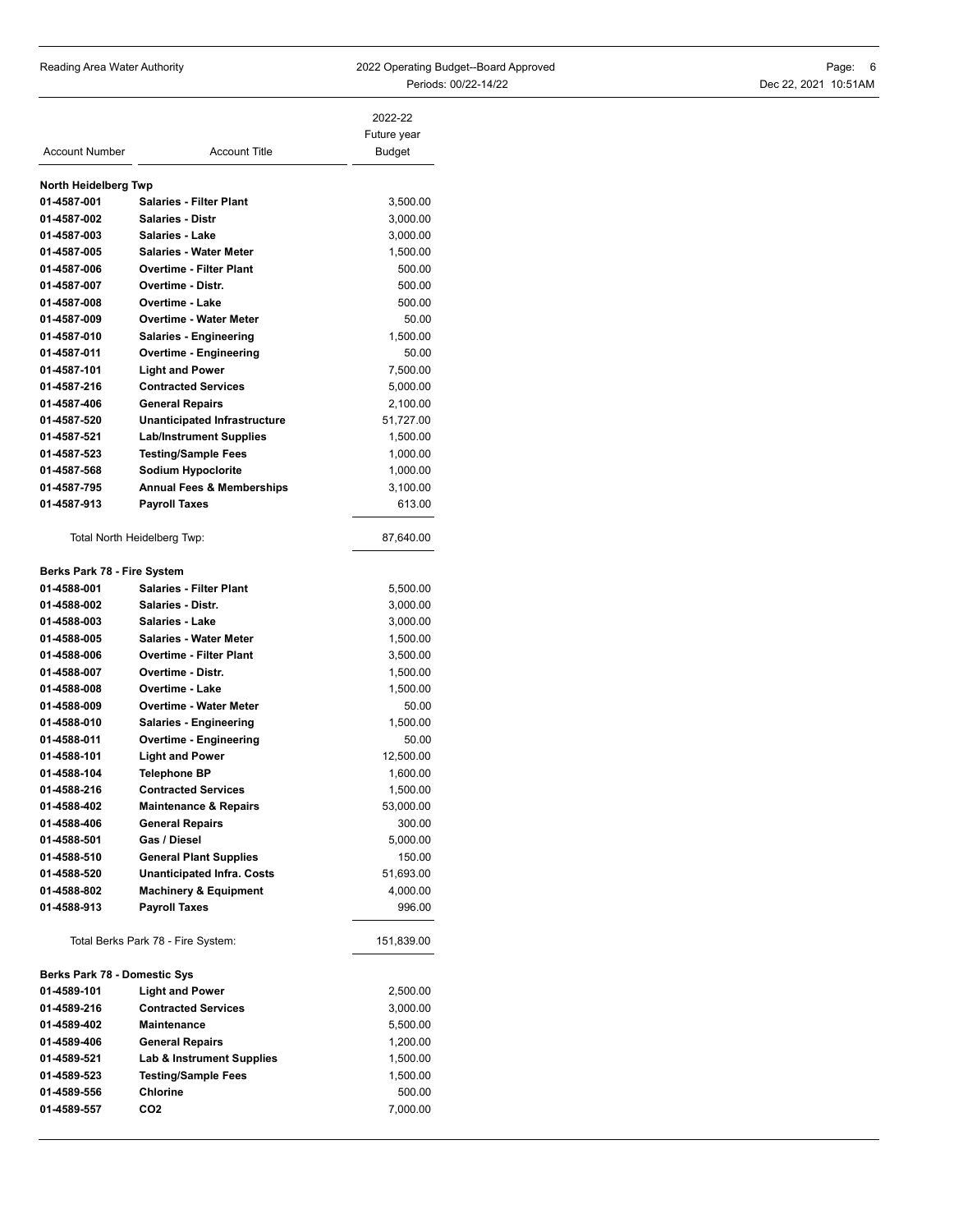Reading Area Water Authority **Contains the COST Area Contained A**pproved Page: 7 Periods: 00/22-14/22 Dec 22, 2021 10:51AM

|                                     |                                      | 2022-22<br>Future year |
|-------------------------------------|--------------------------------------|------------------------|
| <b>Account Number</b>               | <b>Account Title</b>                 | <b>Budget</b>          |
|                                     |                                      |                        |
| 01-4589-795                         | <b>Annual Fees &amp; Memberships</b> | 1,000.00               |
|                                     | Total Berks Park 78 - Domestic Sys:  | 23,700.00              |
| <b>Central Logistics Park - Dom</b> |                                      |                        |
| 01-4591-001                         | <b>Salaries - Filter Plant</b>       | 10,500.00              |
| 01-4591-002                         | Salaries - Distr.                    | 3,000.00               |
| 01-4591-003                         | Salaries - Lake                      | 2,500.00               |
| 01-4591-005                         | <b>Salaries - Water Meter</b>        | 1,500.00               |
| 01-4591-006                         | <b>Overtime - Filter Plant</b>       | 7,000.00               |
| 01-4591-007                         | Overtime - Distr.                    | 3,000.00               |
| 01-4591-008                         | <b>Overtime - Lake</b>               | 2,000.00               |
| 01-4591-009                         | <b>Overtime - Water Meter</b>        | 500.00                 |
| 01-4591-010                         | Salaries - Engineering               | 1,500.00               |
| 01-4591-011                         | Overtime - Engineering               | 500.00                 |
| 01-4591-101                         | <b>Light and Power</b>               | 5,000.00               |
| 01-4591-104                         | <b>Telephone</b>                     | 1,000.00               |
| 01-4591-216                         | <b>Contracted Services</b>           | 5,000.00               |
| 01-4591-402                         | Maintenance                          | 1,000.00               |
| 01-4591-406                         | <b>General Repairs</b>               | 12,000.00              |
| 01-4591-501                         | Gas/Diesel                           | 500.00                 |
| 01-4591-510                         | <b>General Plant Supplies</b>        | 1,000.00               |
| 01-4591-515                         | <b>Septic/Sewer Fees</b>             | 3,500.00               |
| 01-4591-520                         | <b>Unanticipated Infra. Costs</b>    | 51,974.00              |
| 01-4591-521                         | <b>Lab &amp; Instrument Supplies</b> | 7,500.00               |
| 01-4591-523                         | <b>Testing/Sample Fees</b>           | 4,500.00               |
| 01-4591-556                         | <b>Chlorine</b>                      | 750.00                 |
| 01-4591-795                         | <b>Annual Fees &amp; Memberships</b> | 125.00                 |
| 01-4591-810                         | <b>Computers/Software/Supplies</b>   | 150.00                 |
| 01-4591-913                         | <b>Payroll Taxes</b>                 | 1,339.00               |
|                                     | Total Central Logistics Park - Dom:  | 127,338.00             |
| <b>Birdsboro</b>                    |                                      |                        |
| 01-4592-001                         | <b>Salaries</b>                      | 500.00                 |
| 01-4592-006                         | Overtime                             | 250.00                 |
| 01-4592-913                         | <b>Payroll Taxes</b>                 | 75.00                  |
| Total Birdsboro:                    |                                      | 825.00                 |
| <b>Water Meter Department</b>       |                                      |                        |
| 01-4594-001                         | <b>Salaries</b>                      | 212,118.00             |
| 01-4594-006                         | Overtime                             | 350.00                 |
| 01-4594-122                         | <b>Water Meter Install Materials</b> | 10,000.00              |
| 01-4594-216                         | <b>Contracted Services</b>           | 6,000.00               |
| 01-4594-307                         | <b>Conferences/Training</b>          | 150.00                 |
| 01-4594-320                         | <b>Telephone</b>                     | 2,500.00               |
| 01-4594-402                         | <b>Maintenance/Repair Equipment</b>  | 3,000.00               |
| 01-4594-500                         | <b>Vehicle Expense</b>               | 7,500.00               |
| 01-4594-501                         | <b>Gas/Diesel Fuel</b>               | 7,000.00               |
| 01-4594-509                         | Postage                              | 2,500.00               |
| 01-4594-510                         | <b>General Supplies</b>              | 500.00                 |
| 01-4594-525                         | <b>Minor Capital Equipment</b>       | 10,000.00              |
| 01-4594-705                         | <b>Food/Entertainment</b>            | 250.00                 |
| 01-4594-760                         | Insurance-Umbrella/Auto/Life         | 1,392.00               |
| 01-4594-761                         | <b>Worker's Compensation</b>         | 8,233.00               |